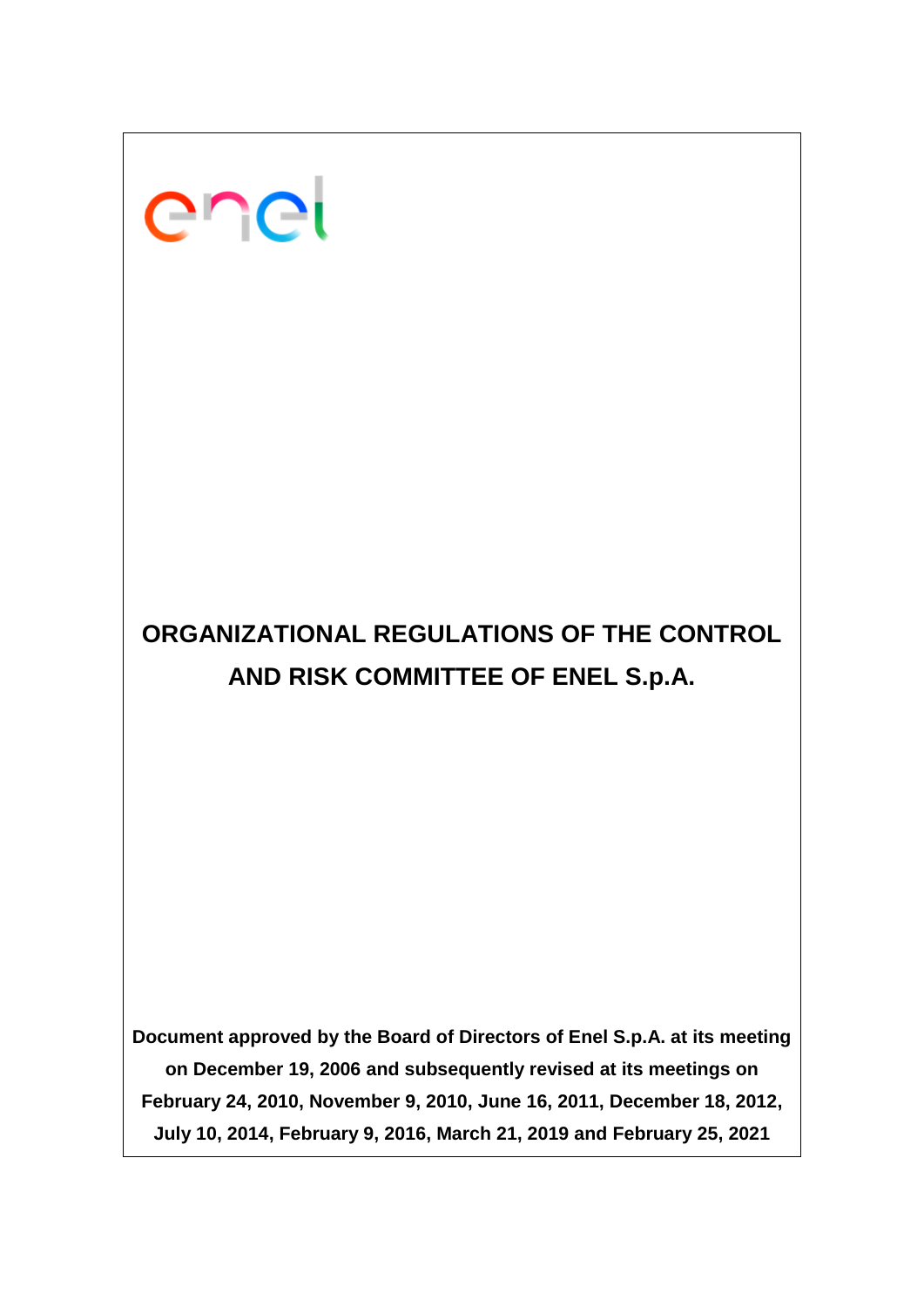# **ARTICLE 1**

#### *Composition*

- 1.1 The Control and Risk Committee of Enel S.p.A. (hereinafter, for the sake of brevity, the "Committee") shall be composed of at least three non-executive Directors, one of whom shall act as Chair. The majority of the members of the Committee, including the Chair, shall have the requisites of independence specified by the Italian Corporate Governance Code. At least one member of the Committee shall have adequate knowledge and experience in accounting and finance or in risk management, to be assessed by the Board of Directors at the time of the appointment. The Committee as a whole shall have adequate expertise in the business industry in which the Company and the Group it heads operate, in order to assess the related risks.
- 1.2 The Chair and the other members of the Committee shall be appointed and may be revoked by justified resolutions of the Board of Directors.
- 1.3 At the proposal of the Chair, the Committee shall appoint a secretary who need not be one of its members – to whom the task of drawing up the minutes of its meetings shall be entrusted.

#### **ARTICLE 2**

*Duties*

2.1 The Committee has the task of supporting the Board of Directors' assessments and decisions regarding the internal control and risk management system, as well as those regarding the approval of the periodical financial and non-financial reports, with appropriate preparatory work for the purpose of making proposals and providing advice.

In this regard the Committee, in supporting the Board of Directors, shall issue its opinion beforehand:

a) on the guidelines of the internal control and risk management system, so that the main risks concerning Enel S.p.A. and its subsidiaries –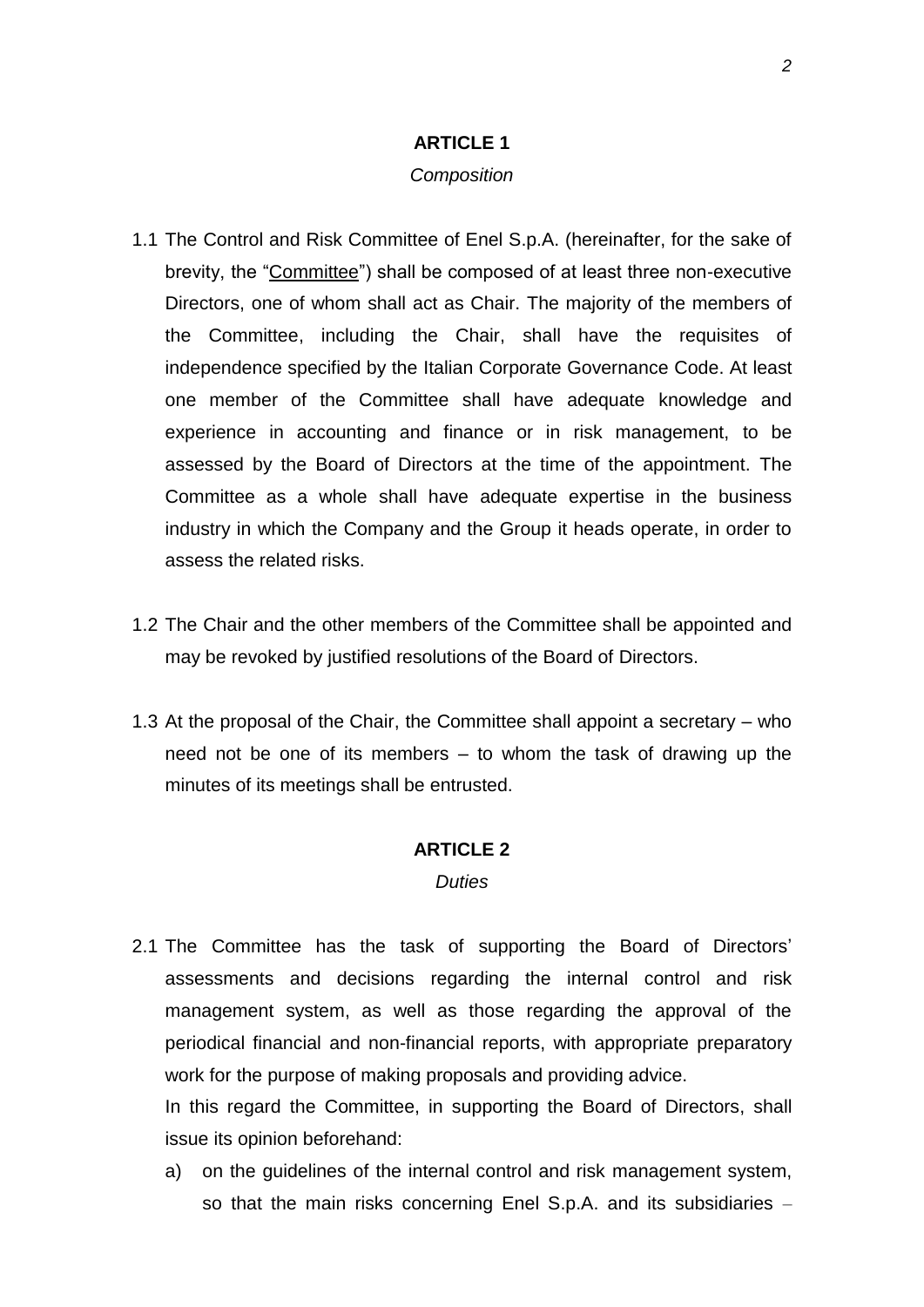including any risk that may affect the sustainability  $-$  are correctly identified, as well as properly measured, managed, and monitored;

- b) on the extent to which the risks referred to under a) above are compatible with management of the Company in accordance with the strategic objectives established;
- c) on the adequacy of the internal control and risk management system with regard to the Company's characteristics and the risk profile assumed, as well the effectiveness of the aforesaid system;
- d) on the work plan prepared by the Head of the Audit Function;
- e) on the opportunity to take possible measures to enhance the effectiveness and impartial judgment of corporate functions – other than the Audit one – which are involved in the control system, as well as on the adequacy of the professionalism and resources they are provided with;
- f) on the composition of the Supervisory Body set up within Enel S.p.A. pursuant to Legislative Decree No. 231/2001;
- g) on the findings presented by the Auditing Firm in its letter of suggestions, if any, and in its additional report addressed to the Board of Statutory Auditors;
- h) on the proposal regarding the appointment, revocation, and remuneration of the Head of the Audit Function, as well as on the adequacy of the resources assigned to the latter for performing his/her duties.

The Committee shall also support the Board of Directors in describing, in the corporate governance report, the main characteristics of the internal control and risk management system and the methods of coordination among the subjects involved, with indication of the national and international reference models and relevant best practices, and in expressing in the same report an overall assessment on the adequacy of the system itself, also providing an explanation of the choices made regarding the composition of the Supervisory Body set up within Enel S.p.A. pursuant to Legislative Decree No. 231/2001.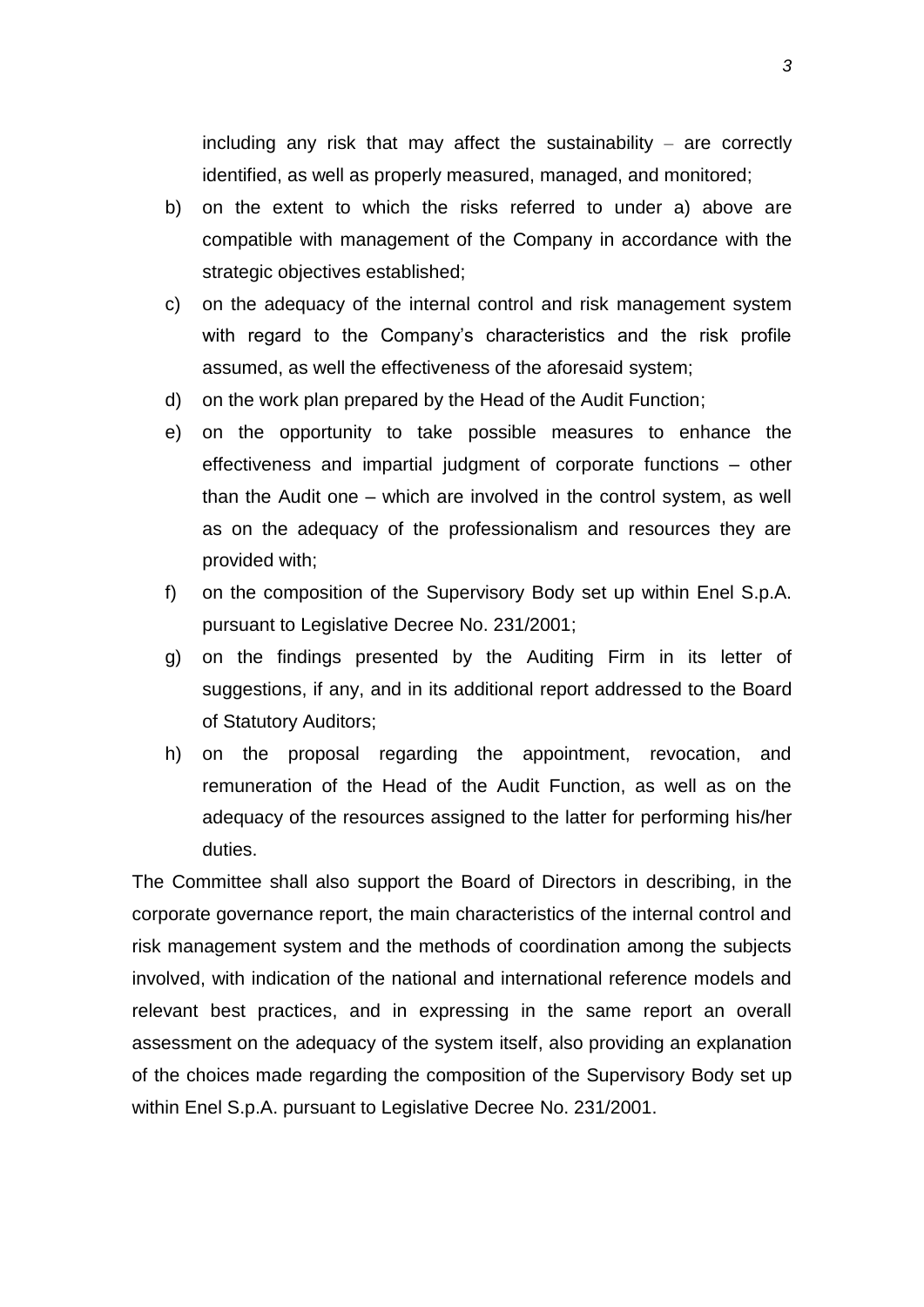- 2.2 In assisting the Board of Directors, the Committee is also entrusted with the following tasks:
	- a) to assess after consulting the Executive in charge of preparing the Company's accounting documents, the Auditing Firm and the Board of Statutory Auditors – the proper application of accounting principles and their uniformity for the purposes of drawing up the periodical financial reports;
	- b) to assess the suitability of the periodic financial and non-financial information to correctly represent the business model, the strategies of the Company and of the Group it heads, the impact of the business activities and the performance achieved, in coordination with the Corporate Governance and Sustainability Committee with regard to periodic non-financial information;
	- c) to examine the issues relevant to the internal control and risk management system dealt with in the non-financial statement drafted pursuant to Legislative Decree n. 254/2016 and in the sustainability report – possibly summarized in a single document – issuing in this regard a prior opinion to the Board of Directors called to approve them;
	- d) to express opinions on specific aspects concerning the identification of the Company's main risks;
	- e) to examine the periodical reports concerning the assessment of the internal control and risk management system, as well as those of particular importance prepared by the Audit Function;
	- f) to monitor the independence, adequacy, effectiveness, and efficiency of the Audit Function;
	- g) to examine the Company's main rules and procedures connected with the internal control and risk management system that are significant for its stakeholders – among which are in particular pointed out the Compliance Program pursuant to Legislative Decree n. 231/2001, the Code of Ethics, the "Zero Tolerance of Corruption" Plan, and the Human Rights Policy – and to submit such documents to the Board of Directors for its approval, assessing any subsequent revisions of them;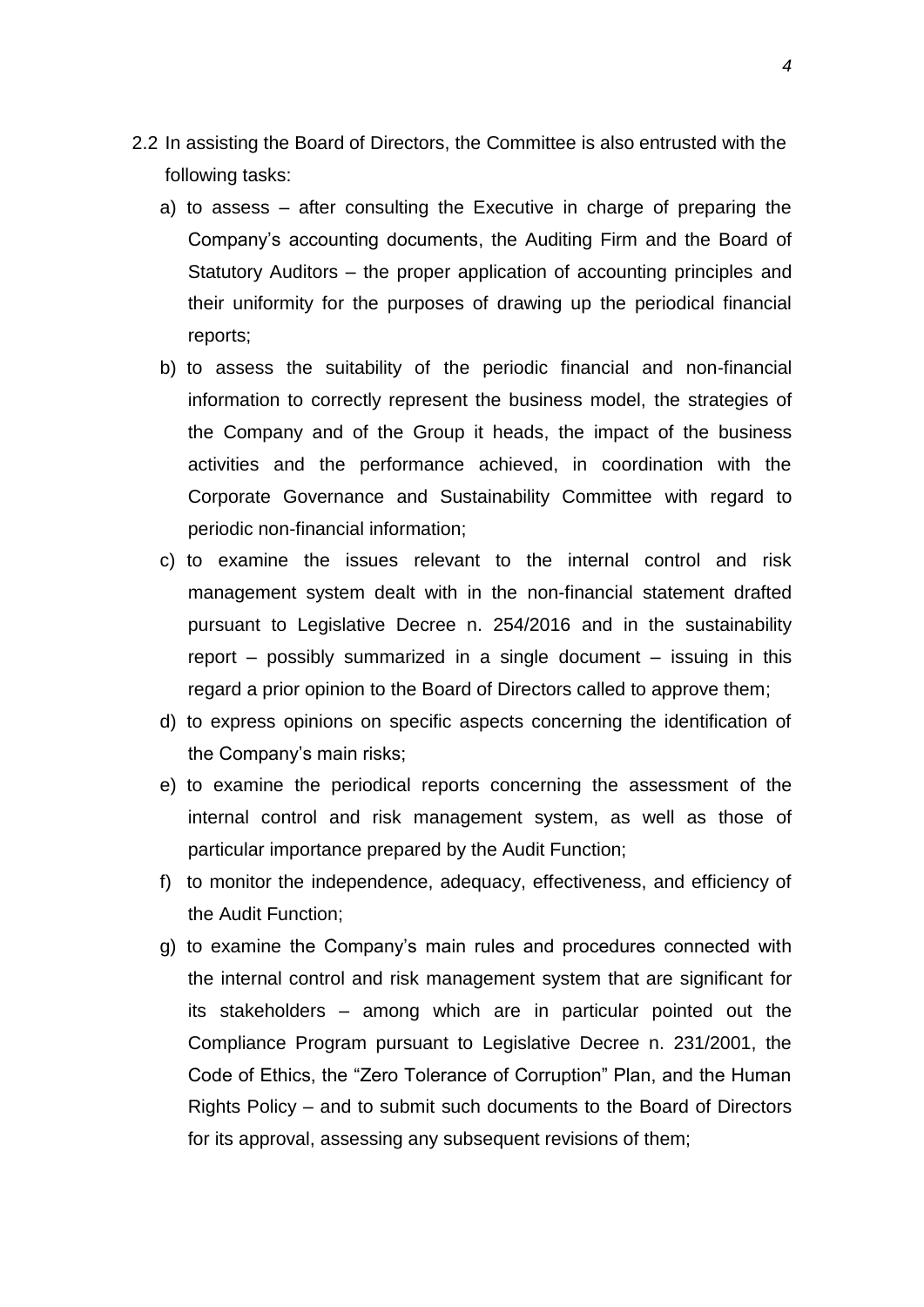- h) to report to the Board of Directors at least once every six months on its activities, as well as on the adequacy of the internal control and risk management system;
- i) to support, with adequate preliminary activities, the Board of Directors assessments and resolutions on the management of risks arising from detrimental facts which the Board may have become aware of;
- j) to perform the additional tasks assigned to it by the Board of Directors.
- 2.3 The Committee may request the Audit Function to carry out reviews of specific operating areas, informing at the same time the Chair of the Board of Statutory Auditors, the Chair of the Board of Directors, and the Director in charge of the internal control and risk management system, except in cases where the review request specifically regards the activity of said individuals.
- 2.4 The Committee shall be entitled to access the corporate information and corporate functions necessary for the performance of its duties and may avail itself of external consultants at the Company's expense within the limits of the budget approved by the Board of Directors.
- 2.5 The Chair of the Committee shall report to the Board of Directors during its first available meeting on the Committee's meetings.

# **ARTICLE 3**

*Convocation, proceedings, and minutes of the meetings*

- 3.1 The Committee shall meet as often as necessary to properly perform its duties.
- 3.2 As a rule, the meeting notice specifying the day, time, and place of the meeting, the list of the matters to be discussed and the procedures established for the participation – shall be sent to the members of the Committee by the secretary upon instructions from the Chair, at least three days prior to the one set for the meeting, by means of a communication sent to the e-mail address indicated by each person, and at the same time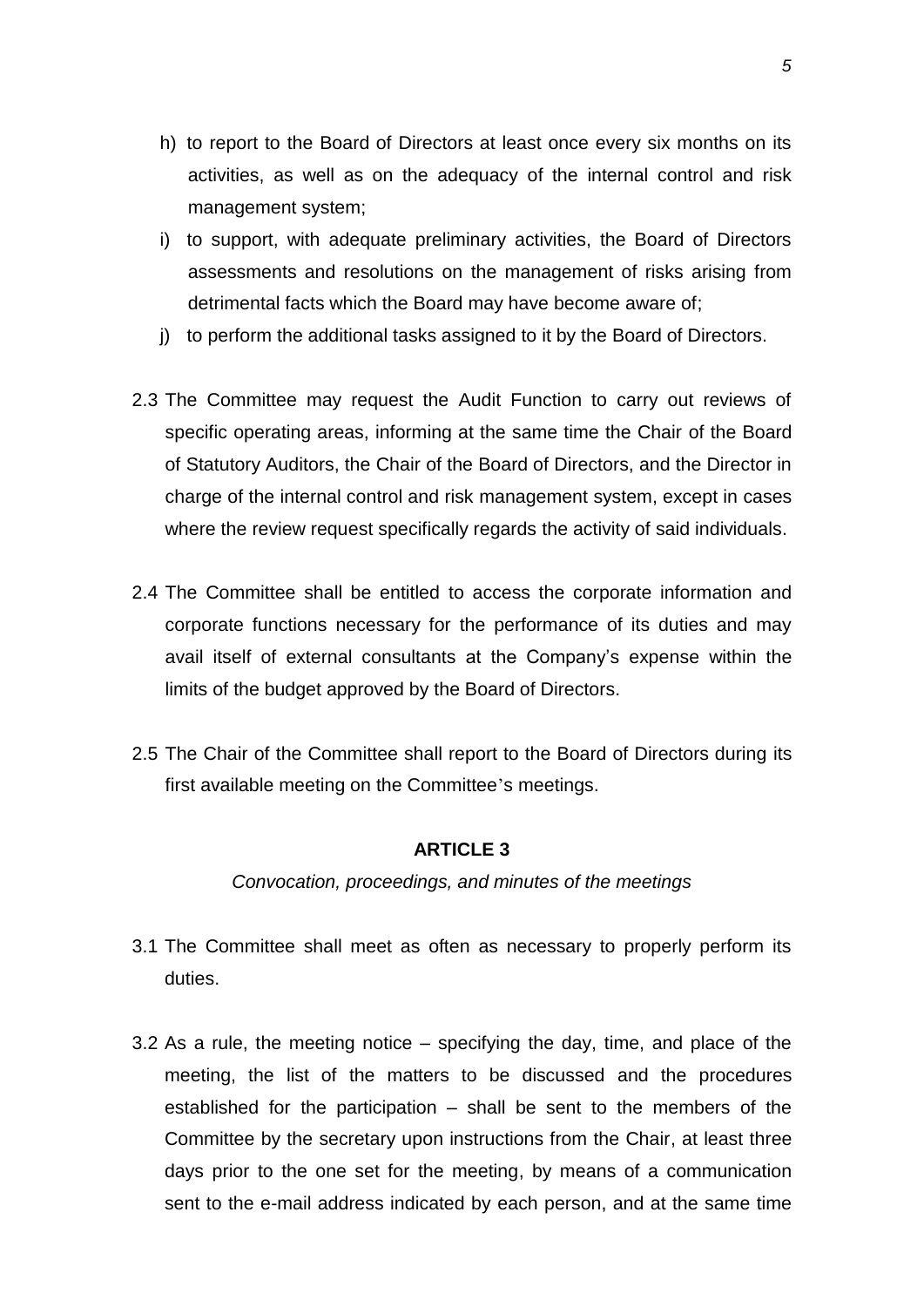shall be uploaded on the specific confidential intranet website. In cases of urgency, the notice time may be shorter, but as a rule, in any case, no shorter than 24 hours. The documentation concerning the items on the agenda shall be uploaded on the specific confidential intranet website, by the secretary, normally at the same time as the notice of the meeting is sent. Meetings may also be called if requested by the Chair of the Board of Directors, the Director in charge of the internal control and risk management system or the Chair of the Board of Statutory Auditors, as well as following a report by the Head of the Audit Function. The secretary shall send the notice of the meeting, via e-mail, also to the regular members of the Board of Statutory Auditors and to the other persons, if any, invited by the Chair of the Committee to participate in the meeting, as well as, for information purposes, to the Chair of the Board of Directors and to the Director in charge of the internal control and risk management system.

- 3.3 The Committee's meetings shall be chaired by the Chair or, if the latter is absent or impeded, by the oldest member.
- 3.4 The Chair of the Board of Statutory Auditors, who may designate another regular Statutory Auditor as his/her substitute, shall participate in the meetings of the Committee; the remaining Regular Statutory Auditors are also allowed to participate. As a rule, the Head of the Audit Function shall also attend the foregoing meetings. The Chair may on each occasion invite to the meetings of the Committee other members of the Board of Directors or executives or third persons, whose presence may help the Committee to better perform its duties.
- 3.5 The Committee may also hold its meetings through telecommunications, provided that all the participants can be identified and such identification is acknowledged in the related minutes and that they are able to follow and participate in the discussion of the matters concerned in real time, if need be exchanging documents.

In extraordinary cases, related to emergency situations, in which it is provided for the possibility to attend the Committee meeting exclusively by